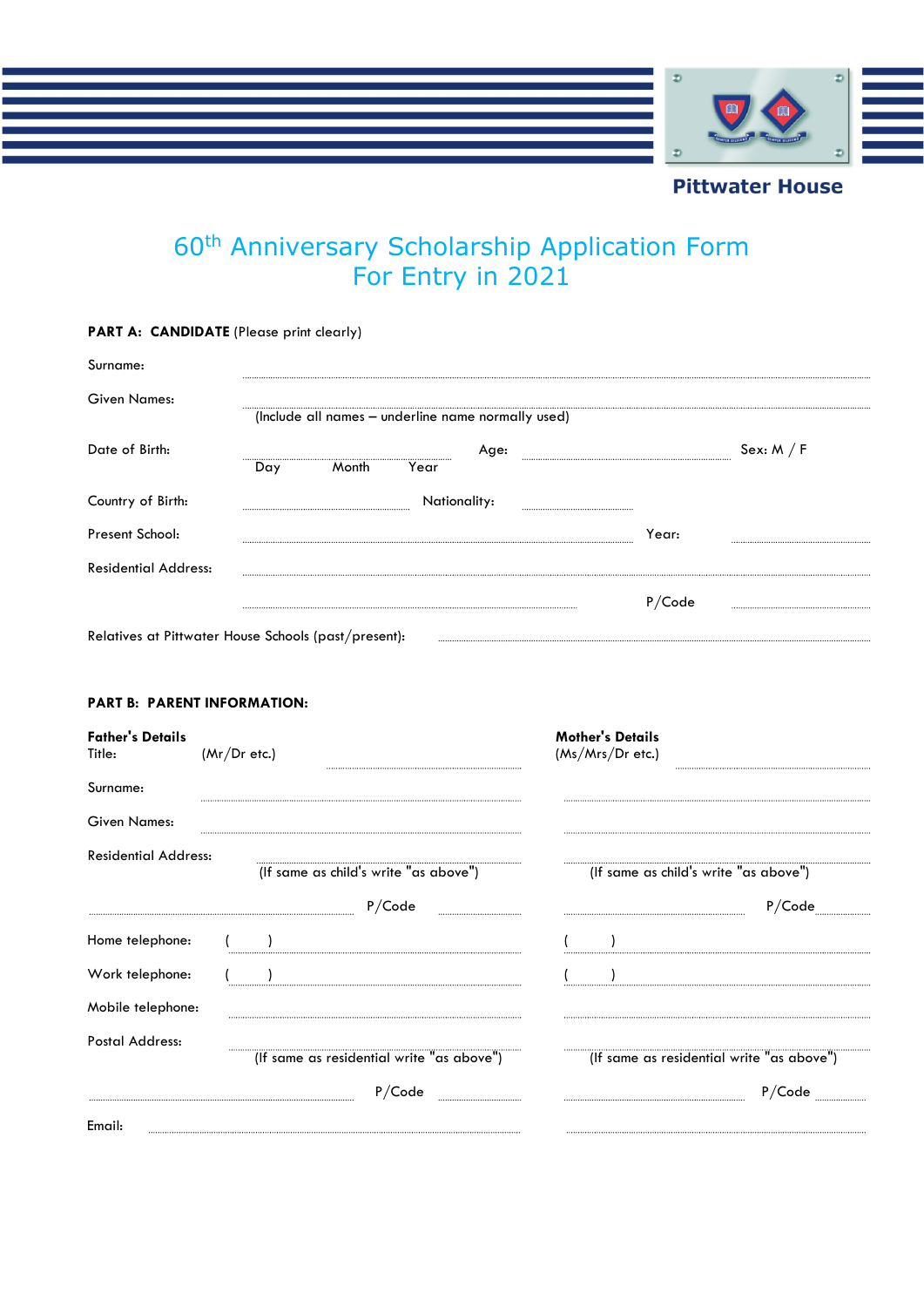# **PITTWATER HOUSE – 60TH ANNIVERSARY SCHOLARSHIP APPLICATION**

PART C: Attach copies of 2 most recent Academic/School reports and 2 most recent NAPLAN Certificates and have the candidate complete the following essay submission.

**Pittwater House's HEROIC Core Values include: Honesty and Integrity; Excellence; Respect and Care; Origins; Innovation and Community. Please detail how you, as a student, exemplify Pittwater House's HEROIC Core Values. Include relevant extra-curricular involvement; hobbies and interests; community involvement and leadership positions held.** (*300 – 750 words*)

*Note: This should be the student's own work. Beside the essay, the student may use alternative presentation techniques such as a visual presentation, short film, or other medium.*

Any other information you believe will help us assess the candidate (including family structure, financial circumstances, if relevant):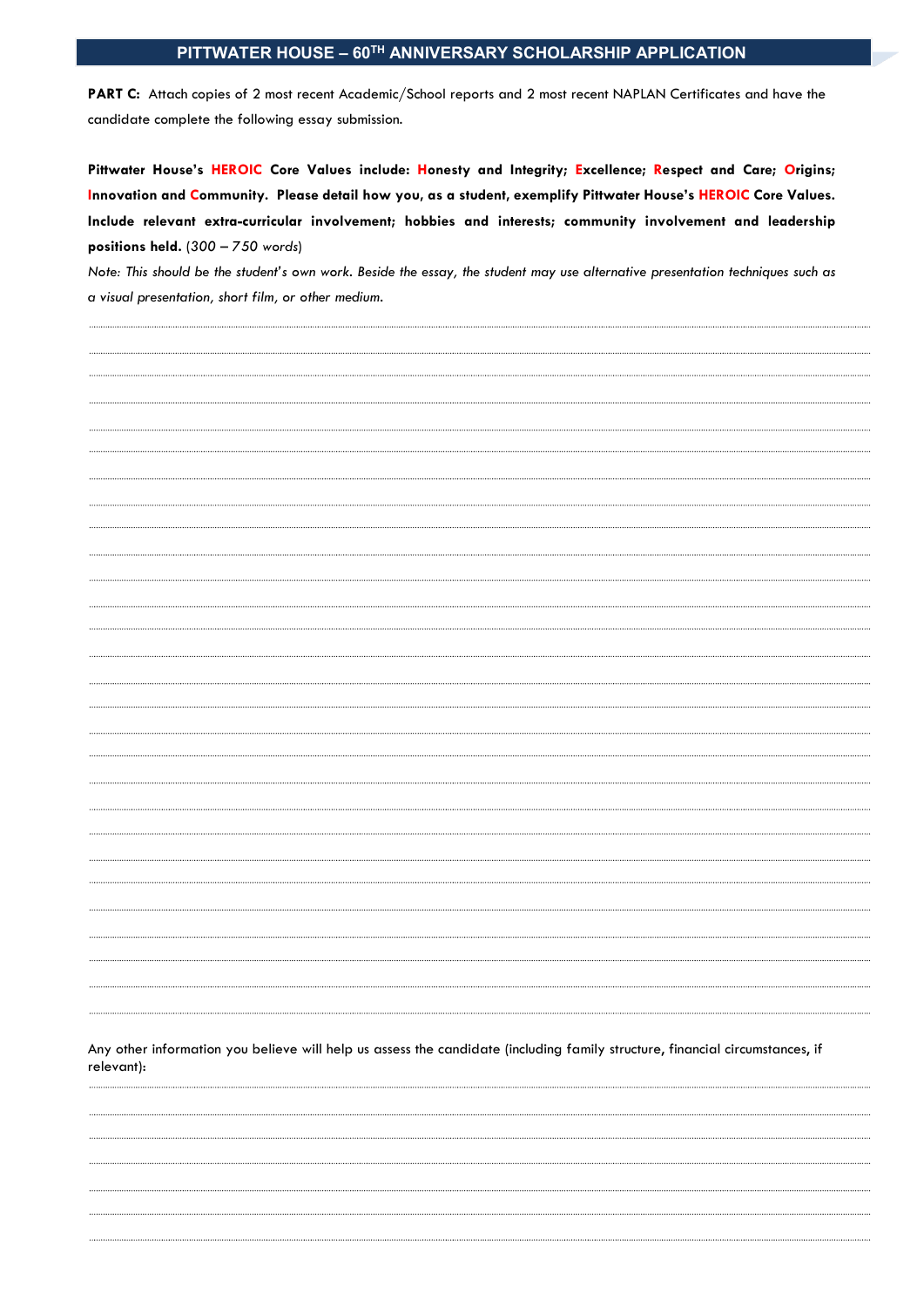#### **PART D: SCHOLARSHIP CONDITIONS**

- 1. The application form will be completed in full and submitted to The Principal, Pittwater House by **midnight on 1 December 2020**. All supporting documentation (certificates and reports) are to be photocopies only and simply stapled to the back of the application form. Applications are not to be presented in portfolios and originals are not required as documentation provided will not be returned to the applicant.
- 2. The School reserves the right to refuse to award any scholarship with or without reason or notice and will not enter into discussion about unsuccessful candidates.
- 3. The candidate is not bound to accept any award offered by the School.
- 4. The acceptance of an application form shall not bind the School in any way either to consider the candidate for a scholarship or to award one.
- 5. Scholarships are not transferable.
- 6. The School shall exercise final authority in all matters pertaining to scholarships.
- 7. 60th Anniversary Scholarship candidates may be contacted with an audition and/or interview date if shortlisted.
- 8. Scholarships will be awarded progressively throughout the application period.
- 9. Scholarships will be awarded at the discretion of the School. The value of each award may vary.
- 10. Scholarships are conditional and subject to formal review by the School annually in the light of progress, performance and attitude of the holder.

#### **PART E: REFEREE CONTACTS**

Please provide contact details of two non-relatives who can testify to the good standing of the student applying for the 60<sup>th</sup> Anniversary Scholarship.

| Contact 1:<br>Full Name: (including title)        |                            |
|---------------------------------------------------|----------------------------|
| Mobile Number:                                    |                            |
| <b>Email Address:</b>                             |                            |
| Occupation:                                       |                            |
|                                                   | Relationship to Applicant: |
| <b>Contact 2:</b><br>Full Name: (including title) |                            |
| Mobile Number:                                    |                            |
| <b>Email Address:</b>                             |                            |
| Occupation:                                       |                            |
|                                                   |                            |

#### **PART F: DECLARATION**

I have read and understood the conditions concerning scholarships at Pittwater House and apply to have the candidate nominated in Part A apply to be considered for the award of a 60<sup>th</sup> Anniversary Scholarship in 2021.

SIGNED DATE

Return Application with all supporting documents to:

**The Principal, Pittwater House School, PO Box 244, Manly NSW 1655** or **principal@tphs.nsw.edu.au**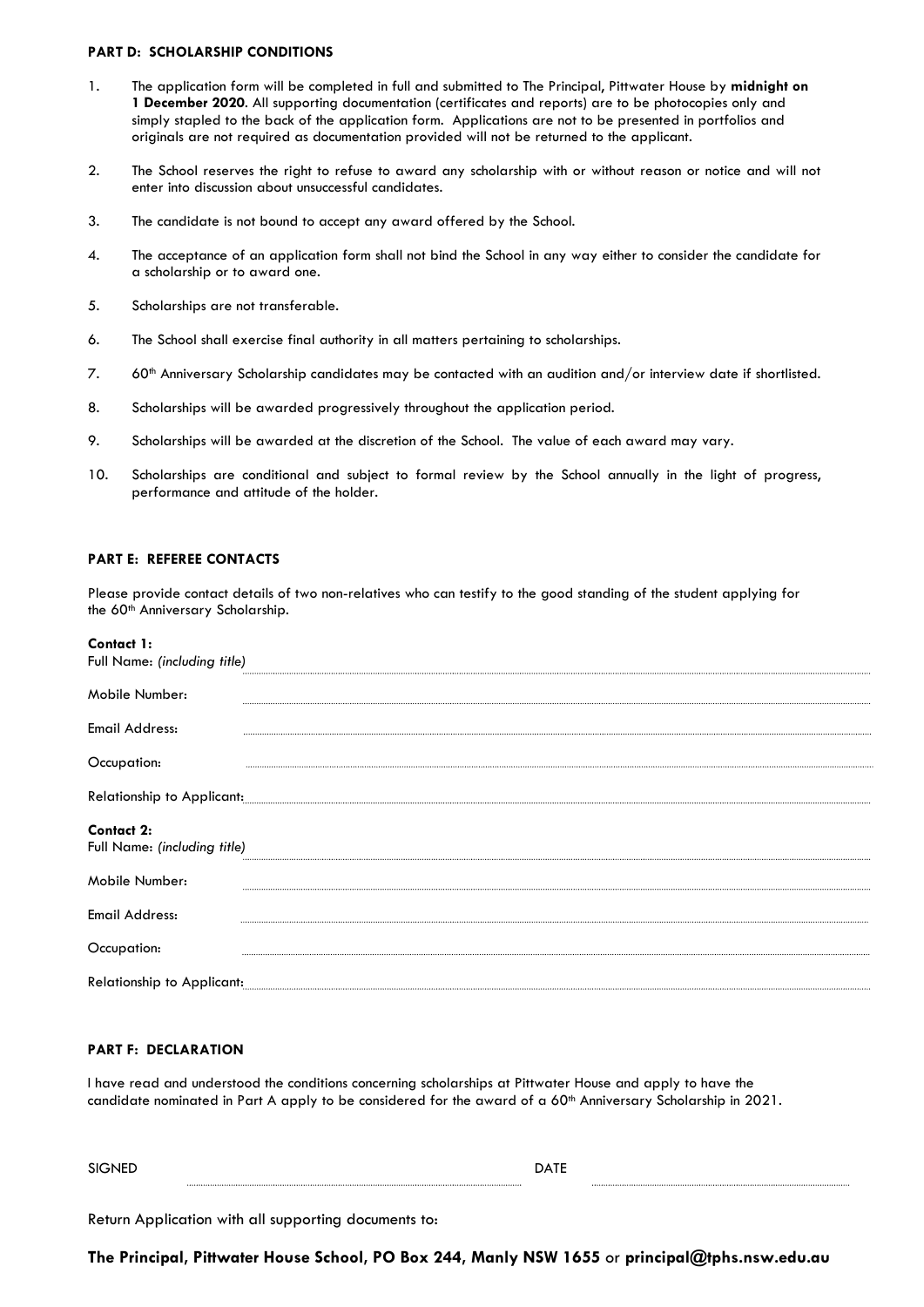## **PART G: GENERAL INFORMATION FOR CANDIDATES**

60<sup>th</sup> Anniversary Scholarships are available to students who are not currently enrolled and exemplify our Core Values.

#### **INTERVIEW AND AUDITION**

- Shortlisted applicants may be contacted October December 2020 to arrange an interview and where necessary an audition.
- The auditions may be recorded on video, multimedia device, CD or IPod.

#### **PART H: ADDITIONAL INFORMATION FOR PERFORMING ARTS CANDIDATES**

Candidate's intended course of study (please circle one or more)

- (1) Drama
- (2) Music
- (3) Dance

#### **VIDEO APPLICATION**

#### **Performing Arts candidates must submit a VIDEO when submitting their application.**

- The video must show an example of the candidate performing as a Soloist (Music applicants must be clearly featured if performing in an ensemble)
- ONE performance of EACH area of application must be submitted.
- Only ONE video for each area will be viewed, so ensure that the ONE performance chosen showcases the candidate's ability.
- Only the first 2 minutes of EACH performance will be viewed.
- Video can be submitted as a DVD OR on a USB OR a web link (YouTube, Vimeo etc.)

#### **LIVE AUDITIONS**

#### **Once your application has been considered you may be required to perform live in front of panel of staff.**

- Applicants will be expected to present TWO short CONTRASTING solos performances. (Combined length no more than 10 minutes)
- Performing Arts candidates applying for multiple areas will be required to prepare TWO short CONTRASTING works for each area. The candidates may NOT be required to perform every piece in its entirety.
- Piano accompaniment or pre-recorded backing tracks should be used for music auditions unless the piece was originally written without accompaniment. Pittwater House can provide an accompanist if the music is handed to the school at least 5 days before the audition.
- Music applicants will be asked to perform a given sight-reading and aural test.
- Drama applicants will be asked to perform a cold script reading.
- Dance applicants will be asked to perform an improvisation.
- Basic props (a chair, table etc.) will be provided for drama. The audition time does not allow for major change of costume.
- A CD player will be provided at the audition if needed.

Please give a brief history of the candidate's skills detailing the level reached (e.g. AMEB, Trinity, Suzuki for Musicians or RAD for Dancers), competitions and awards, and list participation in relevant ensembles, schools/clubs (attach additional sheets if required)

## **DRAMA EXPERIENCE:**

| Years | Most recent Grade/Level achieved and/or details of<br>experience |
|-------|------------------------------------------------------------------|
|       |                                                                  |
|       |                                                                  |
|       |                                                                  |
|       |                                                                  |
|       |                                                                  |
|       |                                                                  |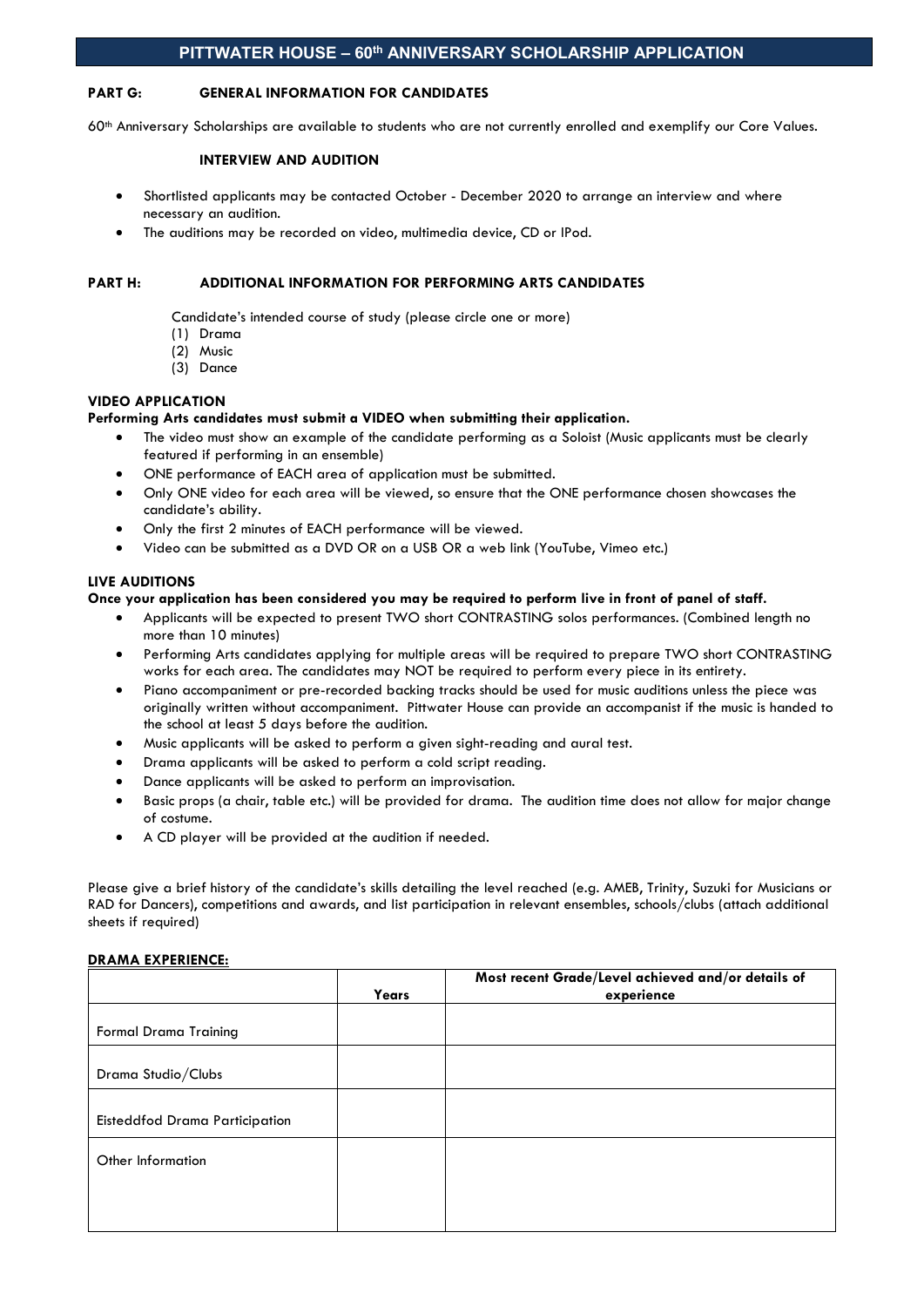# **MUSIC EXPERIENCE:**

|                                                                              | Years | Most recent Grade/Level achieved and/or details of experience<br>(including Choir) |
|------------------------------------------------------------------------------|-------|------------------------------------------------------------------------------------|
| Instrument 1:                                                                |       |                                                                                    |
| Instrument 2:                                                                |       |                                                                                    |
| Other Information                                                            |       |                                                                                    |
|                                                                              |       |                                                                                    |
| NOTE: If Voice please indicate what type of voice. Soprano, Alto, Tenor etc. |       |                                                                                    |

NOTE: If Voice please indicate what type of voice. Soprano, Alto, Tenor etc.

# **DANCE EXPERIENCE:**

|                                       | Years | Most recent Grade/Level achieved and/or details of experience |
|---------------------------------------|-------|---------------------------------------------------------------|
|                                       |       |                                                               |
| <b>Formal Dance Training</b>          |       |                                                               |
|                                       |       |                                                               |
| Dance Studio/Clubs                    |       |                                                               |
|                                       |       |                                                               |
| <b>Eisteddfod Dance Participation</b> |       |                                                               |
| Other Information                     |       |                                                               |
|                                       |       |                                                               |
|                                       |       |                                                               |
|                                       |       |                                                               |
|                                       |       |                                                               |